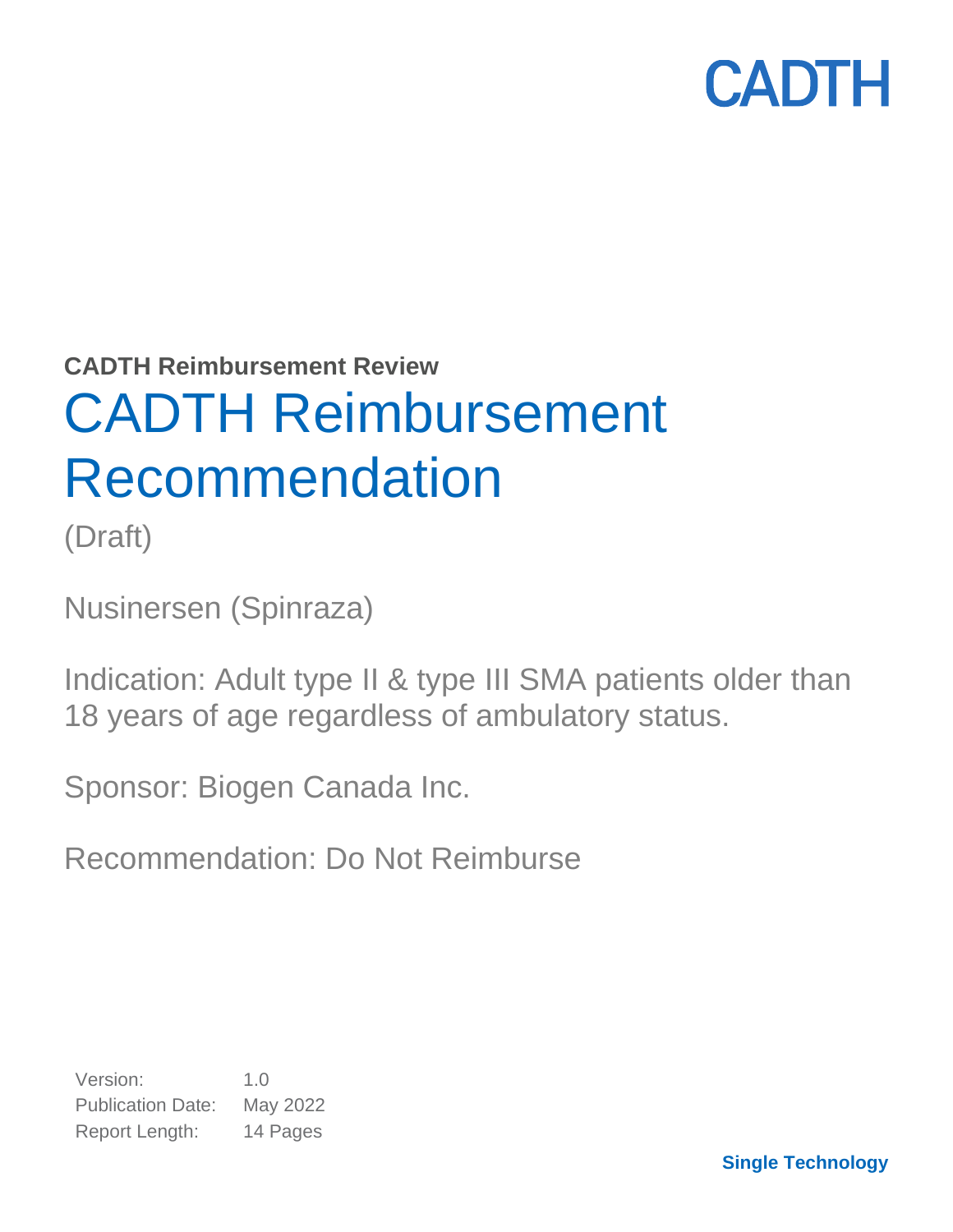**Disclaimer:** The information in this document is intended to help Canadian health care decision-makers, health care professionals, health systems leaders, and policymakers make well-informed decisions and thereby improve the quality of health care services. While patients and others may access this document, the document is made available for informational purposes only and no representations or warranties are made with respect to its fitness for any particular purpose. The information in this document should not be used as a substitute for professional medical advice or as a substitute for the application of clinical judgment in respect of the care of a particular patient or other professional judgment in any decision-making process. The Canadian Agency for Drugs and Technologies in Health (CADTH) does not endorse any information, drugs, therapies, treatments, products, processes, or services.

While care has been taken to ensure that the information prepared by CADTH in this document is accurate, complete, and up-to-date as at the applicable date the material was first published by CADTH, CADTH does not make any guarantees to that effect. CADTH does not guarantee and is not responsible for the quality, currency, propriety, accuracy, or reasonableness of any statements, information, or conclusions contained in any third-party materials used in preparing this document. The views and opinions of third parties published in this document do not necessarily state or reflect those of CADTH.

CADTH is not responsible for any errors, omissions, injury, loss, or damage arising from or relating to the use (or misuse) of any information, statements, or conclusions contained in or implied by the contents of this document or any of the source materials.

This document may contain links to third-party websites. CADTH does not have control over the content of such sites. Use of third-party sites is governed by the third-party website owners' own terms and conditions set out for such sites. CADTH does not make any guarantee with respect to any information contained on such third-party sites and CADTH is not responsible for any injury, loss, or damage suffered as a result of using such third-party sites. CADTH has no responsibility for the collection, use, and disclosure of personal information by third-party sites.

Subject to the aforementioned limitations, the views expressed herein are those of CADTH and do not necessarily represent the views of Canada's federal, provincial, or territorial governments or any third party supplier of information.

This document is prepared and intended for use in the context of the Canadian health care system. The use of this document outside of Canada is done so at the user's own risk.

This disclaimer and any questions or matters of any nature arising from or relating to the content or use (or misuse) of this document will be governed by and interpreted in accordance with the laws of the Province of Ontario and the laws of Canada applicable therein, and all proceedings shall be subject to the exclusive jurisdiction of the courts of the Province of Ontario, Canada.

The copyright and other intellectual property rights in this document are owned by CADTH and its licensors. These rights are protected by the Canadian *Copyright Act* and other national and international laws and agreements. Users are permitted to make copies of this document for non-commercial purposes only, provided it is not modified when reproduced and appropriate credit is given to CADTH and its licensors.

**Redactions:** Confidential information in this document may be redacted at the request of the sponsor in accordance with the *CADTH Drug Reimbursement Review Confidentiality Guidelines.*

**About CADTH:** CADTH is an independent, not-for-profit organization responsible for providing Canada's health care decision-makers with objective evidence to help make informed decisions about the optimal use of drugs, medical devices, diagnostics, and procedures in our health care system.

**Funding:** CADTH receives funding from Canada's federal, provincial, and territorial governments, with the exception of Quebec.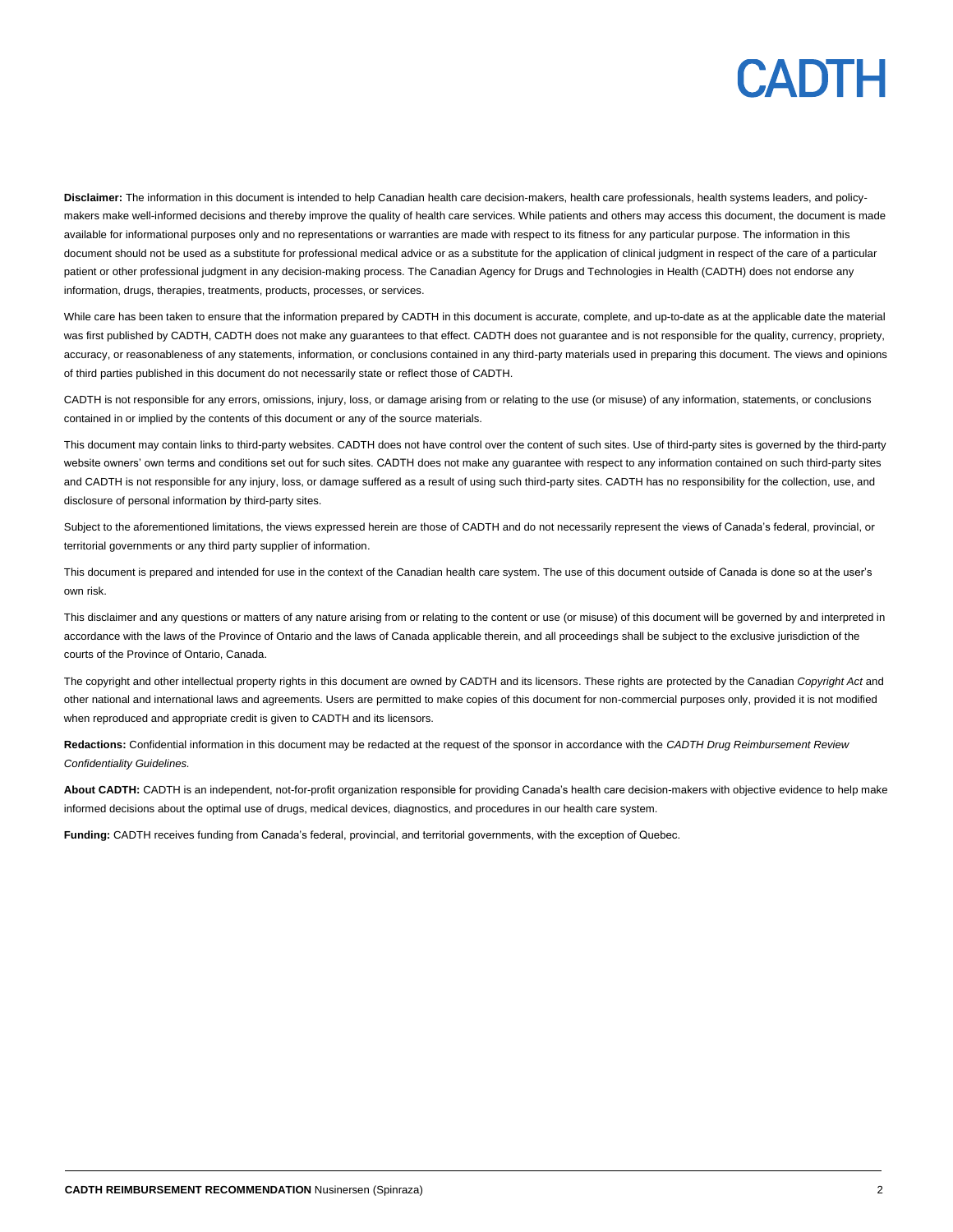### **Recommendation**

The CADTH Canadian Drug Expert Committee (CDEC) recommends that nusinersen not be reimbursed for the treatment of type II & type III spinal muscular atrophy (SMA) regardless of ambulatory status if initiated in adult patients older than 18 years of age.

## **Rationale for the Recommendation**

No randomized clinical trials evaluating the efficacy or safety of nusinersen in treatment-naïve adult patients with type II or type III SMA were available; the best available evidence for this review was from 4 non-comparative, observational studies (Hagenacker et al., 2020, Maggi et al., 2020, EU Registry Study, and Pera et al., 2021). Although the studies generally suggested that treatment with nusinersen had a positive effect on motor function (measured by the HFMSE, RULM, and 6MWT), key limitations including the uncontrolled nature of the studies and a high degree of selection bias, resulted in a patient population that was not considered representative of adult patients with SMA in Canada. In addition, several potential confounders were identified that may impact motor function, such as prescribed physical activity (which maintains neuronal connectivity and muscle function) and potential learning and training effects for functional outcomes scales. The clinical experts described the known natural history of type II and III SMA in adults as one of temporal variability and substantial heterogeneity in the degree of disability and motor function. Therefore, CDEC could not draw any conclusions that the changes or maintenance in motor function scores were a result of nusinersen administration due to the considerable uncertainty associated with the evidence.

CDEC acknowledged that there is an unmet need for disease modifying treatment options in adults with type II and type III SMA. Patients and caregivers identified a need for treatments that stabilize disease progression, improve HRQoL through greater independence, and improve strength (primarily in the arms and respiratory function). The committee was unable to conclude, from the available evidence, that nusinersen provides any clinically meaningful benefits in adults with type II or III SMA, regardless of ambulatory status.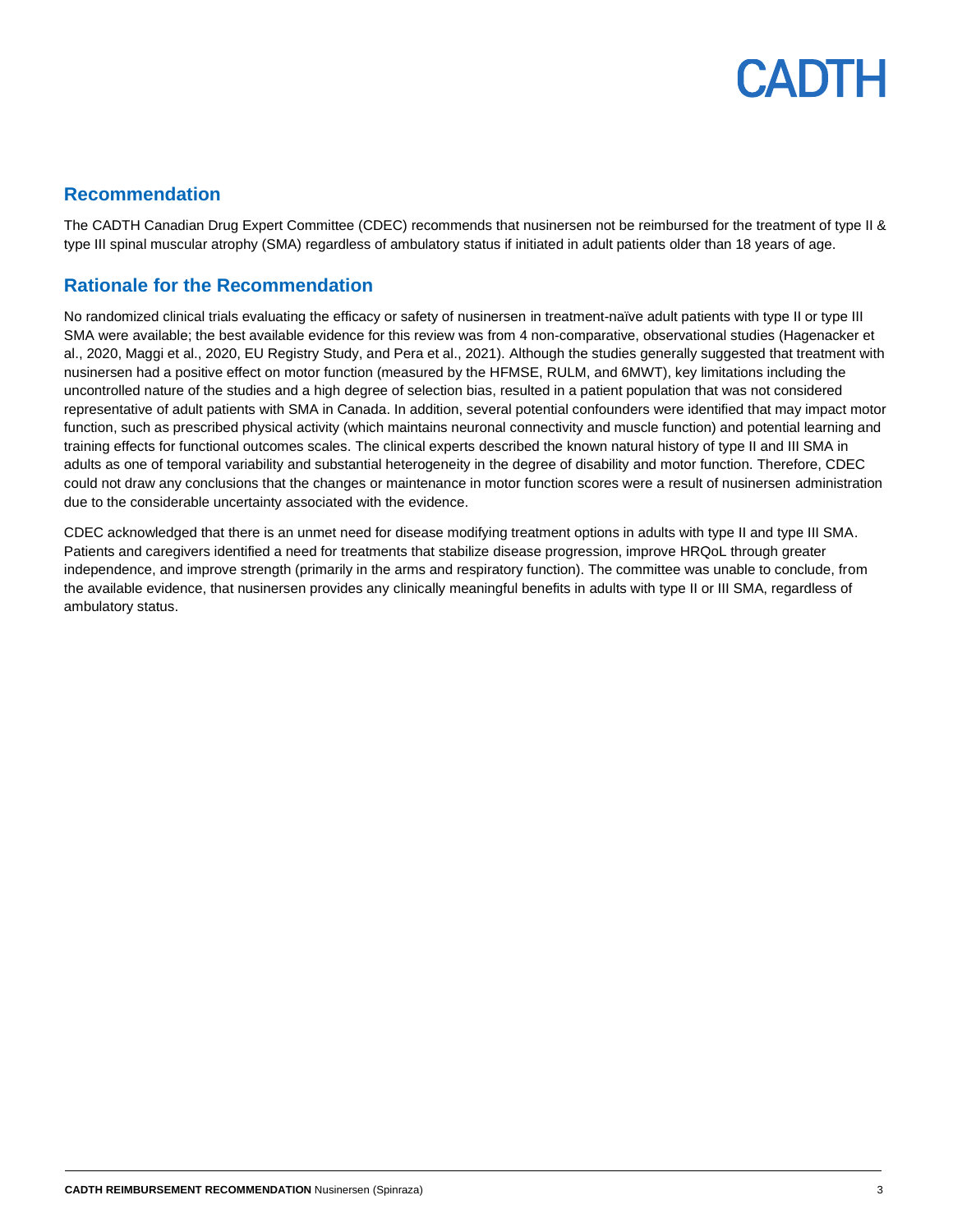## **Discussion Points**

- CDEC discussed the lack of pathobiological plausibility in the mechanism of action of nusinersen in adult patients with SMA as the loss of motor units has been established in all SMA types in early age.
- The clinical experts emphasized to CDEC that there is substantial heterogeneity in disease disability across patients with type II and III SMA regarding ambulation and other motor function abilities. The clinical experts also noted that the natural history of SMA has a variable manifestation of functional decline and improvement and over time. It was also discussed that routine physical activity alone can have a profound effect on patients' physical function.
- CDEC discussed the risk-benefit profile of using nusinersen in adult patients considering the uncertainty in the clinical effectiveness of nusinersen in providing disease stabilization or motor function improvements and the harms and potential risks of pain, bleeding, infection, and nerve damage associated with the intrathecal route of administration in the spines of more complex adult patients. Stakeholder feedback received by CADTH highlighted that side effects or negative aspects of nusinersen were related to the method of drug administration, which was described as invasive and requiring multiple visits and/or travel.
- The clinical experts discussed the potential to conduct an RCT in adult patients with SMA and considered that a properly conducted RCT would be feasible despite SMA being a rare disease. The committee discussed that based on the available observational evidence, the benefit of nusinersen in this population was unclear, and would benefit from more conclusive evidence, especially given the potential risks associated with the administration of nusinersen.
- The sponsor submitted a review and meta-analysis of patients with type II and III SMA. CDEC discussed that there was considerable heterogeneity in the studies given the inclusion of both ambulant and non-ambulant type II and type III SMA patients, as well as the inclusion of both adult and pediatric patients. Additionally, the included studies had small sample sizes, limiting the conclusions that can be drawn from individual studies. Moreover, given the nature of the included studies, and the limitations defined for the studies included in both the systematic review conducted by CADTH and the metaanalysis, the observed effects cannot be directly attributed to nusinersen.

## **Background**

Spinal muscular atrophy (SMA) is a severe neuromuscular disease, characterized by the degeneration of alpha motor neurons in the anterior horn of the spinal cord, leading to progressive muscle weakness. The most common form of SMA, 5q SMA, makes up more than 95% of all cases and is an autosomal recessive disorder caused by homozygous deletion or deletion and mutation of the alleles of the survival motor neuron (SMN) 1 gene (SMN1). A second set of survival motor neuron gene (SMN2) acts in a similar capacity to SMN1 but is usually not sufficient on its own to maintain motor neurons. The number of SMN2 genes usually determines the severity of SMA.

Spinal muscular atrophy is a rare disease and estimates of its incidence and prevalence vary between studies. Currently, the incidence of SMA in Canada is unknown, though it is estimated that SMA is reported in 1 in every 6,000-10,000 live births. A recent review reported estimates of 700 to 2,140 active cases of SMA in Canada, with approximately 35 new cases per year.

Spinal muscular atrophy presents in various ways, depending on age of onset. Adult onset SMA presents as mild proximal muscle weakness, and more severe in the lower limbs than in the upper limbs. Spinal muscular atrophy is divided into four clinical subtypes that vary in age of onset, highest motor milestone achieved, and prognosis. Of interest to this review are type II and type III SMA. In SMA type II, age of onset is six to 18 months and patients have delayed motor milestones, respiratory issues, and the possibly of a shortened life expectancy. Patients with type II SMA achieve the milestone of sitting unsupported, but never walk independently. Patients with type II SMA represent about 20% to 30% of SMA cases, and most patients with SMA type II have three copies of SMN2. Patients with SMA type III are those with onset from 18 months to 18 years of age. Type III SMA makes up about 10% to 20% of SMA cases. These patients are able to walk independently at some point in their lives and typically have a normal life expectancy.

Treatment options for 5q SMA available in Canada consist of disease-modifying therapies (nusinersen, risdiplam), which stimulate the production of SMN protein, and gene replacement therapy (onasemnogene abeparvovec), which is a one-time intravenous (IV) infusion that replaces missing or faulty SMN1 genes.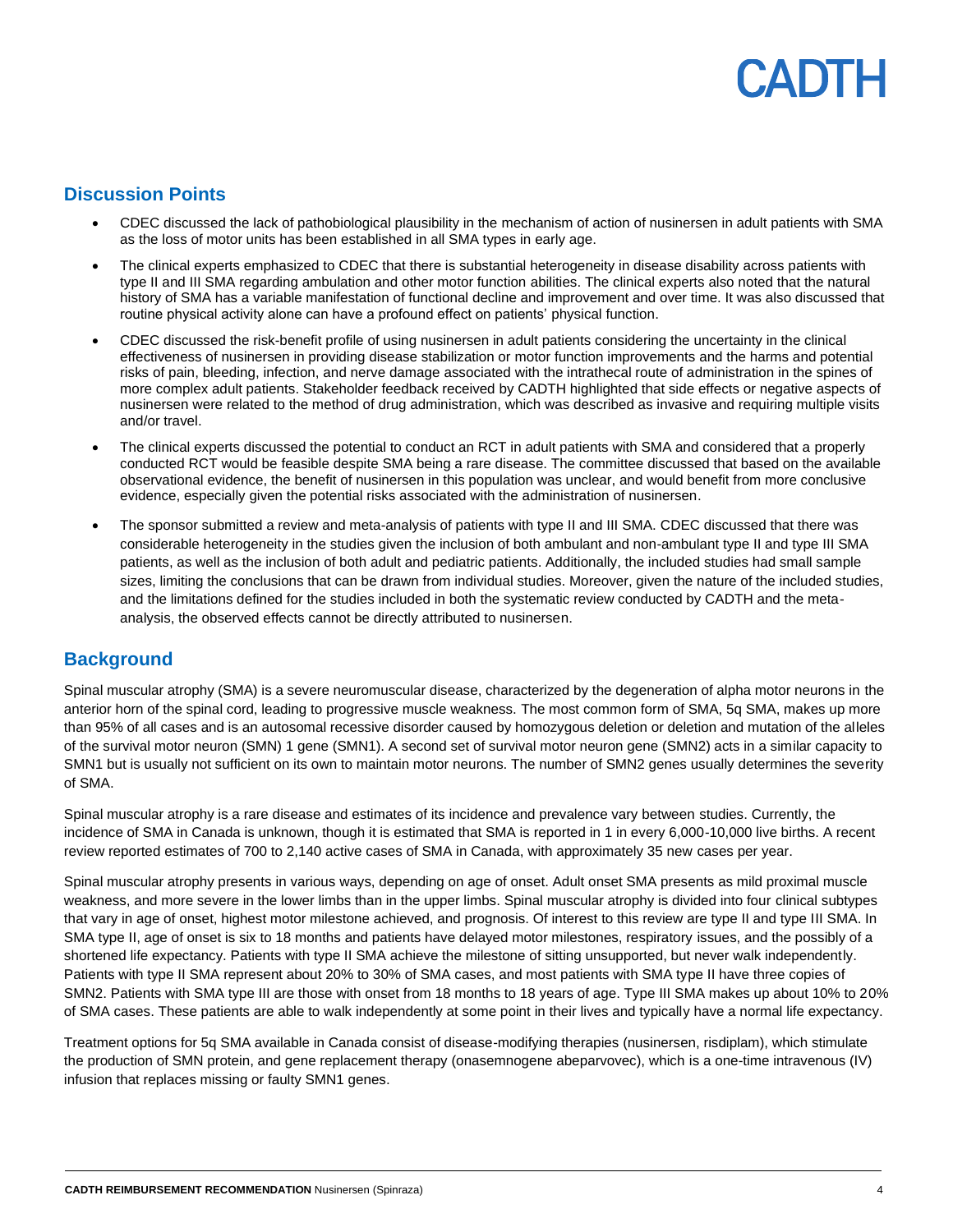Nusinersen has been approved by Health Canada for the treatment of 5q SMA. Nusinersen is an antisense oligonucleotide that increases the proportion of exon 7 inclusion in SMN2 messenger RNA transcripts made, through binding to a specific site in the SMN2 pre-messenger RNA. This leads to the translation of the messenger RNA into functional full-length SMN protein. It is available as 2.4 mg/mL solution administered via intrathecal injection by lumbar puncture, and the dosage recommended in the product monograph is 12 mg (5 mL) of nusinersen given in 4 loading doses, with the first 3 administered in 14-day intervals at day 0, day 14, and day 28, with the fourth loading dose approximately 30 days after the third loading dose (day 63). Following the fourth loading dose, a maintenance dose should be administered once every 4 months.

## **Submission History**

The original CADTH review of nusinersen conducted in 2017 included 1 randomized, double-blind, sham-controlled, phase III clinical trial (ENDEAR, N = 121). The ENDEAR study recruited patients up to 7 months of age with infantile-onset SMA with documented 5q SMA homozygous gene deletion, homozygous mutation, or compound heterozygote, and two copies of the SMN2 gene. Nusinersen was recommended for reimbursement of patients with 5q SMA with 2 copies of the SMN2 gene, and in those who's disease duration was less than 26 weeks with onset of clinical signs and symptoms consistent with SMA after the first week after birth and on or before 7 months of age.

In 2019, nusinersen was reviewed as a resubmission, which included 15 unique studies; 3 RCTs (ENDEAR [N = 121], CHERISH [N  $=$  126], and EMBRACE [N = 27]), 4 phase I uncontrolled trials along with their extension studies (CS1 [N = 28], CS2 [N = 34], CS10  $[N = 18]$ , and CS12  $[N = 47]$ , 2 phase II uncontrolled trials (CS3A  $[N = 21]$ , and NURTURE  $[N = 25]$ ), 1 extension study that included participants from all trials except EMBRACE and NURTURE (SHINE [N = 207]), 2 observational studies, and 3 case series observational studies that outlined the experience with expanded access programs in several countries for patients diagnosed with SMA. In the resubmission, a conditional positive recommendation was granted for patients with 5q SMA with 2 or 3 copies of the SMN2 gene and have had disease duration of less than 6 months, and symptom onset after the first week after birth and on or before 7 months of age or are 12 years of age or younger with symptom onset after 6 months of age, and never achieved the ability to walk independently.

As part of the reassessment for nusinersen, the sponsor is requesting that the reimbursement criteria for nusinersen be expanded to include adult patients (> 18 years of age) with type II & type III SMA regardless of ambulatory status.

## **Sources of Information Used by the Committee**

To make their recommendation, the Committee considered the following information:

- A review of the 4 observational clinical studies in adult patients with type II or III SMA
- Patients' perspectives gathered by patient groups, Cure SMA Canada (CSMAC), Muscular Dystrophy Canada (MDC), and the Love for Lewiston Foundation
- Input from public drug plans and cancer agencies that participate in the CADTH review process
- 2 clinical specialists with expertise in diagnosing and treating patients with SMA
- Input from 1 clinician group; the Neuromuscular Disease Network for Canada (NMD4C).
- A review of the pharmacoeconomic model and report submitted by the sponsor

## **Stakeholder Perspectives**

#### Patient Input

Patient input for the CADTH reassessment of nusinersen was received from 3 groups; Cure SMA Canada (CSMAC), Muscular Dystrophy Canada (MDC), and the Love for Lewiston Foundation – all of which are registered charities.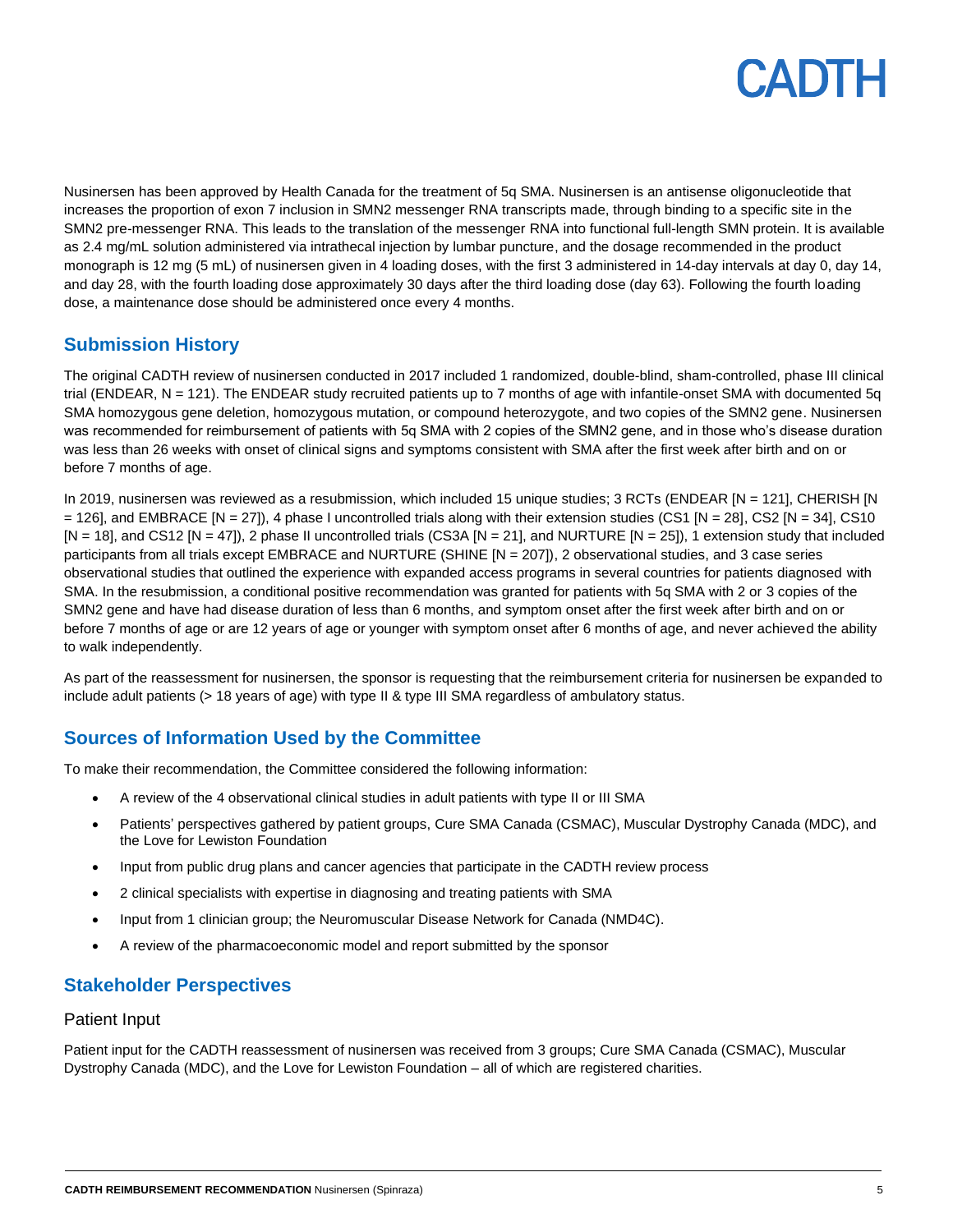Respondents to the surveys and interviews from CSMAC and MDC noted that as they approached adulthood, they experienced a decline in their physical abilities, highlighting that they have lost the ability to, or are just barely able to walk as adults. Along with the loss of gross motor skills, patients noted a significant impact on activities of daily living due to a progressive loss of life skills and overall independence, losing the ability to dress themselves, feed themselves, swallow or turn over in bed, and transferring for the purpose of toileting. Additionally, patients experience a lack of energy, and lose the strength in their voice making communication difficult, which impacts their ability to meet the requirements to maintain employment and experience an increase in hospitalizations and need for supportive equipment. The devastation of disease progression and loss of function with a disease with full mental capacity has a severe negative impact on mental health and wellbeing. Patient groups noted that coupled with the continued inability to access effective treatments, there is a significant increase in anxiety, depression, and self-harm among patients, requiring additional mental health support. Lastly, with the loss of physical function, patients require alterations to their homes for accessibility which has a considerable financial impact.

Patient and caregiver responders identified an unmet need for access to treatments in the adult SMA population that offer stability and improved QoL through greater independence, improved strength (primarily in the arms and respiratory function) and halting of progression. Patients believe, with improvements in these facets, they can achieve greater independence and better QoL. Patients also noted that some of the largest barriers to treatment, and challenges with currently available treatment are the unreasonable costs, the mode of delivery with intrathecal therapy, and the potential harms of treatment.

Patients described their experience with treatments that included nusinersen, risdiplam, and alternative management of the disease. Many patients spoke to not having experience with any disease modifying treatment owing to lack of access to therapies. In the CSMAC survey, 41 (47%) patients provided information about their experience with SMA treatments; 32 (78%) of which were receiving nusinersen, and 9 (22%) were receiving risdiplam. Many of the patients from the CSMAC and MDC surveys and interviews were treatment naïve as a result of limited access to SMA treatments in Canada. Of the patients receiving nusinersen, 79% reported that they experienced improved respiratory function, endurance, upper limb and core strengths and voice, with 15% reporting stabilization of their disease. The remaining 6% reported no stabilization or improvement. Patients were receiving treatment with nusinersen for 1 to 3.5 years. Negative experiences reported by patients receiving treatment with nusinersen included experiencing a wearing-off of treatment and a drop in function shortly before the next maintenance dose which was subsequently rectified after treatment. Additional negative experiences included temporary headaches, and discomfort from intrathecal injections, as well as the required travel and time off work to receive treatment. Regardless, patients felt that the benefit of nusinersen including gains in function, improved strength and energy, and disease stabilization far outweighs the negative aspects of receiving this treatment. Several patients from the MDC interviews revealed that they switched to risdiplam after the initiation of nusinersen due to limited access, financial constraints, and difficulties in the intrathecal administration. In the absence of or in addition to pharmacological therapies, patients also described using alternative ways to manage their SMA such as physiotherapy, exercise, and traditional Chinese medicine.

### Clinician Input

### *Input from Clinical Experts Consulted by CADTH*

In adult patients with type II and III SMA, the clinical expert panel identified an unmet need for treatments that can change the natural course of the disease including the ability to reverse the weakness associated with motor neuron degeneration, as there are currently no disease-modifying treatments available for adults. Experts agree that the goals of treatment are dependent on the type of SMA given the high degree of heterogeneity in the disease and disability and agreed that treatment should be individualized based on the specific manifestations of the disease.

Currently, the mainstay of treatment for disease-modifying, treatment-naïve adults with type II and III SMA are non-pharmacologic treatments such as occupational therapy, physiotherapy, and speech-language pathology, which are aimed at supporting function, mobility, and independence, as well as supportive measures including ventilation, nutritional assistance, and assistive devices. If nusinersen is recommended in treatment-naïve adults with type II and III SMA, the clinical expert panel noted that it could be considered as a first-line treatment. It was also noted that risdiplam has also recently been given a positive CDEC recommendation in younger adults, thus the treatment paradigm may shift in the future. As noted by one expert, nusinersen has received funding in Quebec for the treatment of adult patients with type II and type III SMA and is currently being used in this population. Regardless, the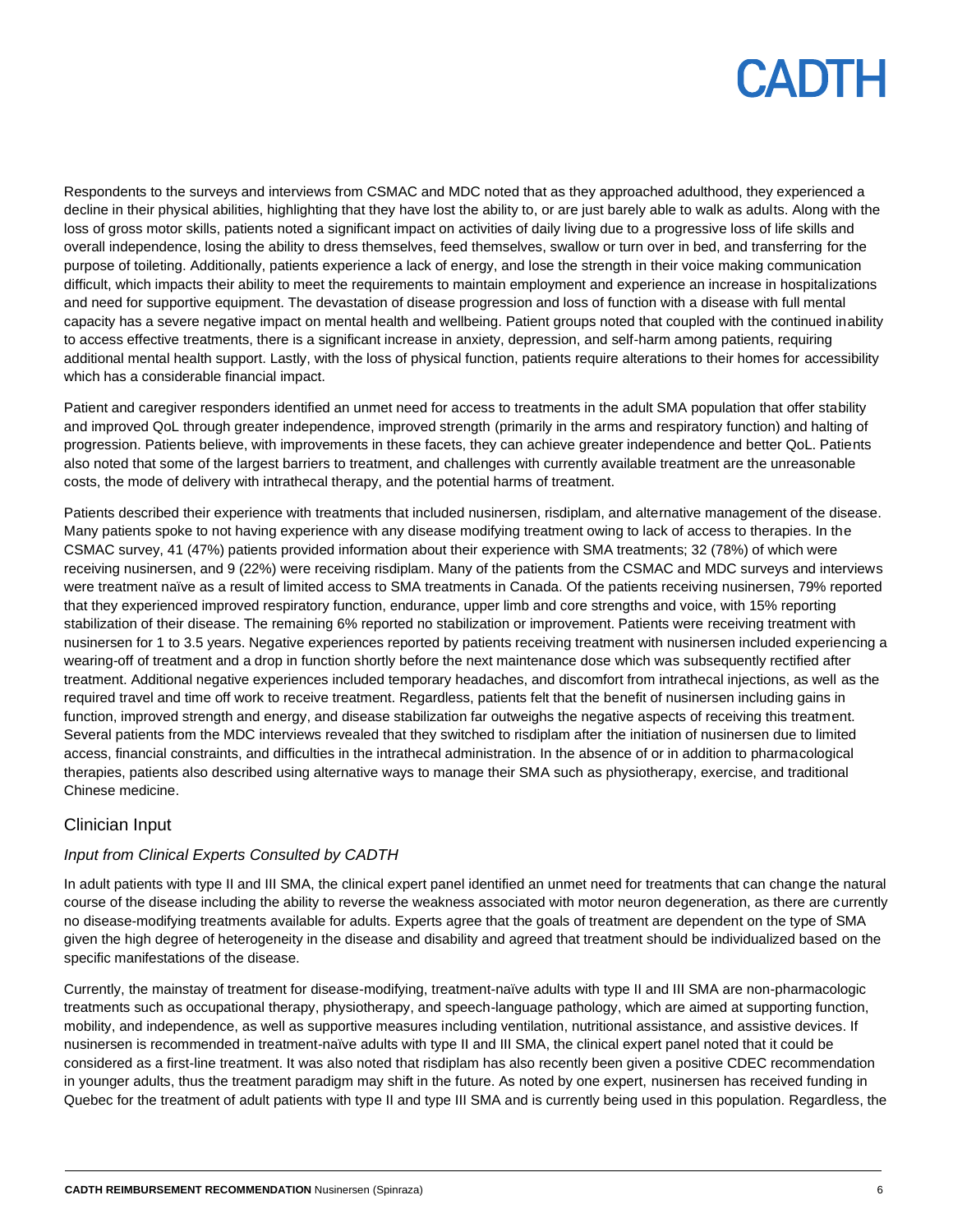clinical experts suggested that for the adult, treatment-naïve population, there is no evidence to guide whether other medications should be tried prior to nusinersen.

The experts highlighted the lack of higher-level evidence (i.e., from randomized controlled trials [RCTs]) in this population to determine which adult patients with SMA are most likely to respond to treatment with nusinersen. The experts hypothesized that patients with higher functioning and who are ambulatory may demonstrate better responses because they have more nerves, leading to better function. As well, the clinical experts believed that patients without complex spines are more likely to have a better riskbenefit profile. However, most of the experts stressed that the earlier treatment is administered (i.e., in pre-symptomatic children), the greater the benefit observed, though there was some disagreement among the panel members as to considering age a factor when determining response. Conversely, the clinical expert panel noted that patients least suitable for treatment with nusinersen are those with complex spines due to spinal fusion surgery, those who cannot tolerate lumbar punctures, and those who have previously been treated as infants or children, as there is no evidence for these patients.

Clinically, there are numerous outcomes and measures to determine response to treatment. The clinical experts agreed that – given the variation in response to treatment and individualized treatment goals – several outcome measures are used to determine the benefits of treatment, including the motor function outcomes, and respiratory outcomes, as well as other outcomes such as bulbar function, strengthening of speech, or functional independence. The experts noted that in patients with type II and III SMA, disease progression occurs slowly over the course of years; thus, the impact of treatment on these outcome measures is not likely to be seen over a short period of time.

The clinical expert panel agreed that the main reasons for discontinuation would be progression or worsening of disease, as well as any major complications or adverse events (AEs) from therapy. One clinical expert noted that – based on experience with nusinersen in the adult population – the most common reason for discontinuation is patient desire to stop, citing lack of improvement and inability to tolerate the treatment. The panel agreed that all patients with SMA should be receiving care at a tertiary center with a variety of neuromuscular specialists and a multidisciplinary team, with access to interventional radiology or neurosurgery and the ability to admit patients due to potential procedural or treatment-related complications.

#### *Clinician Group Input*

CADTH received the Clinician Group Input from the Neuromuscular Disease Network for Canada (NMD4C); a pan-Canadian network launched in 2020 bringing together clinical, scientific, technical, and patient expertise in neuromuscular disease with the aim of improving the care, research, and treatment of neuromuscular diseases for all Canadians. A total of eight clinicians with experience treating SMA patients provided input to this submission.

The clinician group highlighted the three main disease-modifying treatments for SMA including nusinersen, risdiplam, and onasemnogene abeparvovec. The clinician group agreed that treatment goals for later onset SMA would be to maintain current level of motor function and strength, achieve disease stabilization, including the avoidance of need for ventilation, to promote independence, and improve overall health-related quality of life (HRQoL). The clinician group highlighted that risdiplam may be the only other treatment option for these patients. In this case, they noted that either nusinersen or risdiplam could be tried first. The clinician group expressed that younger patients are most likely to derive benefit from nusinersen, and noted that it may be difficult to accurately identify adult patients who are most likely to derive benefit from nusinersen. The clinician group stated that clinically meaningful response to treatment in adults is likely to consist of stabilization of motor and respiratory function, maintenance of independence, and fewer hospitalizations. Moreover, they noted that maintaining ability to speak and avoiding need for ventilatory support have profound impacts on patient QoL, autonomy, and the ability to maintain vocational and social roles. The clinician group emphasized that the current provincial monitoring requirements are too frequent and there is significant variability between provinces. They agreed that patients should be assessed at treatment initiation, at 6-months, and then annually afterwards, to reduce the patient burden and strain on health care resources given the slowly progressive functional decline over a matter of years. Lastly the clinician group noted that nusinersen must be administered by or under the direction of healthcare providers experienced in performing lumbar punctures at designated treatment centers.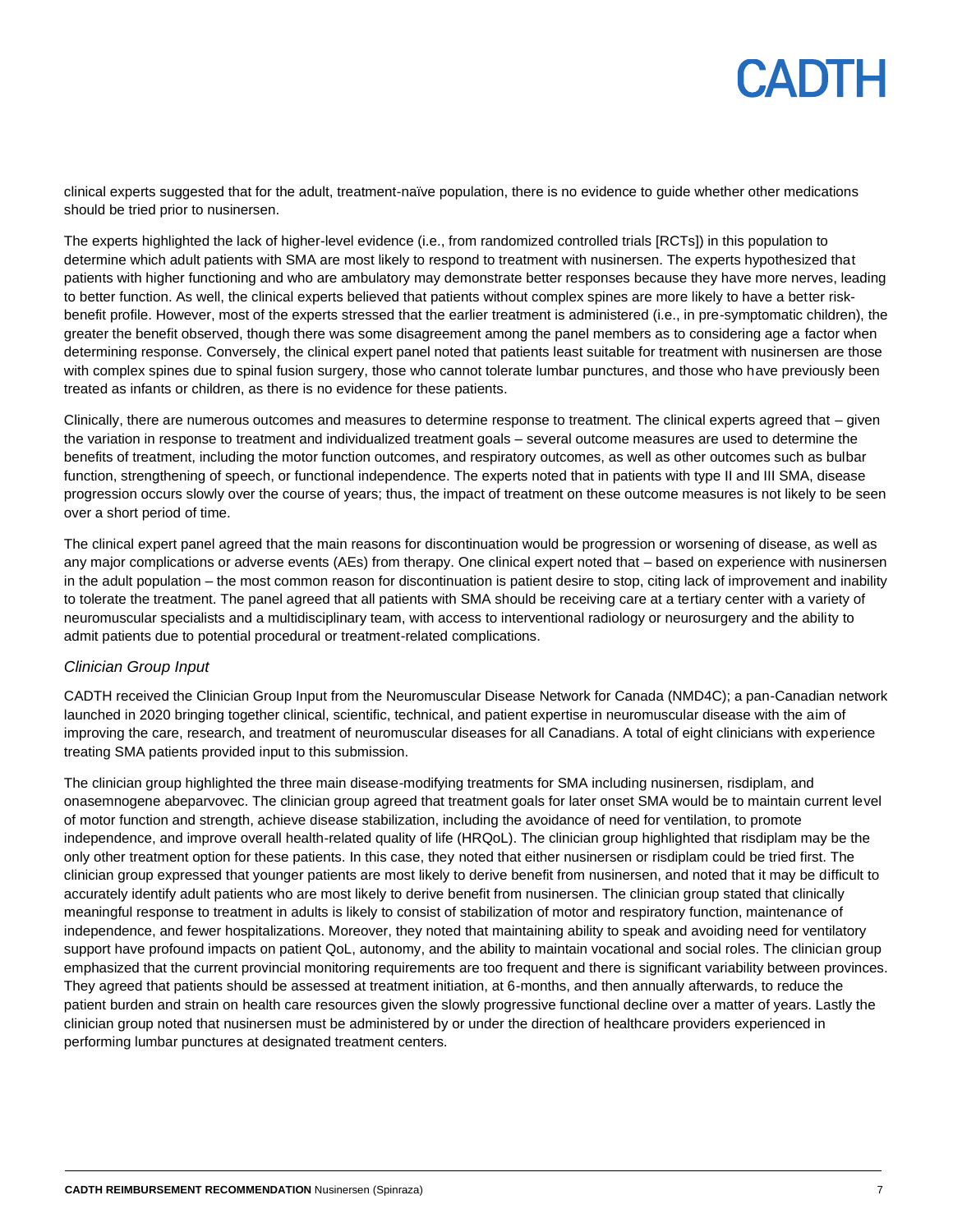### Drug Program Input

Input was obtained from the drug programs that participate in the CADTH reimbursement review process. The following were identified as key factors that could potentially impact the implementation of a CADTH recommendation for nusinersen:

- Relevant comparators
- Considerations for initiation of therapy
- Considerations for continuation or renewal of therapy
- Considerations for discontinuation of therapy
- Generalizability of trial populations to the broader populations in the jurisdictions
- System and economic issues

The clinical experts consulted by CADTH provided advice on the potential implementation issues raised by the drug programs.

## **Clinical Evidence**

#### *Description of Studies*

As part of the reassessment for nusinersen, the sponsor provided CADTH with 5 observational studies, 1 open-label extension study, and 1 critical review and meta-analysis. A total of 4 studies were included in the report, and the critical review and meta-analysis was summarized in the Other Relevant Evidence section, while the other two studies were described in the report, they were not further discussed because they were considered outside the scope of this review.

The study by Hagenacker et al., 2020 (n = 124) was a prospective, German, multicenter, non-comparative observational study evaluating the safety and effectiveness of nusinersen in adult patients with 5g SMA. The study by Maggi et al., 2020 (n = 116) was an Italian, retrospective, non-comparative cohort study evaluating the safety and effectiveness of nusinersen in patients with type II and type III SMA. The EU registry study (n = 252) was an observational, registry-based cohort study using combined data evaluating the safety and effectiveness of nusinersen in adults with 5q SMA from 3 prospective and retrospective European registries (SMArtCARE, CuidAME, and the International SMA Registry [ISMAR]) in 2 subcohorts: a before-after treatment with nusinersen group of patients with predominantly type III SMA ( $n = 74$ ) or type IV SMA ( $n = 1$ ), and a comparative dataset from a total of 252 adults with Type III SMA (235 patients who had been treated with nusinersen and 17 who had not). The study by Pera et al., 2021 (n = 144) was an observational, non-comparative, registry-based study from ISMAR in Italy of ambulant and non-ambulant type III SMA patients treated with nusinersen.

All studies included treatment-naïve adults with SMA. Across studies, most patients had type III SMA (62% to 100%), with mainly 3 or 4 copies of SMN2. Type II SMA was infrequently reported with only 45 and 13 type II patients in Hagenacker et al., 2020 and Maggi et al., 2020, respectively. No type II patients were included in the EU registry study or the study by Pera et al., 2021. Across studies, 37% to 56% of patients who were considered ambulatory. Baseline motor function scores were high, with mean Hammersmith Functional Motor Scale Expanded (HFMSE) scores at baseline ranging from 20.74 to 30.75, mean Revised Upper Limb Module (RULM) scores at baseline ranging from 20.87 to 27.57, and mean 6-minute walk test (6MWT) distance at baseline ranging from 300.87 meters to 323.03 meters.

#### *Effectiveness Results*

#### **Hammersmith Functional Motor Scale Expanded (HFMSE)**

In Hagenacker et al., 2020, the mean change from baseline in HFMSE scores was 1.73 points (95% CI: 1.05 to 2.41) at 6 months (N= 124), 2.58 points (95% CI:1.76 to 3.39) at 10 months (N = 92), and 3.12 points (95% CI: 2.06 to 4.19) at 14 months (N = 57). The proportion of patients who had an increase of 3 points in HFMSE score were 28%, 35%, and 40% at 6-months, 10-months, and 14 months, respectively. In Maggi et al., 2020, the mean change from baseline in HFMSE scores was 1.48 points (SD: 2.28), 2.44 points  $(SD: 2.8)$ , and 2.85 points  $(SD: 2.93)$  at 6-months  $(N = 103)$ , 10-months  $(N = 75)$ , and 14-months  $(N = 46)$ , respectively for all type III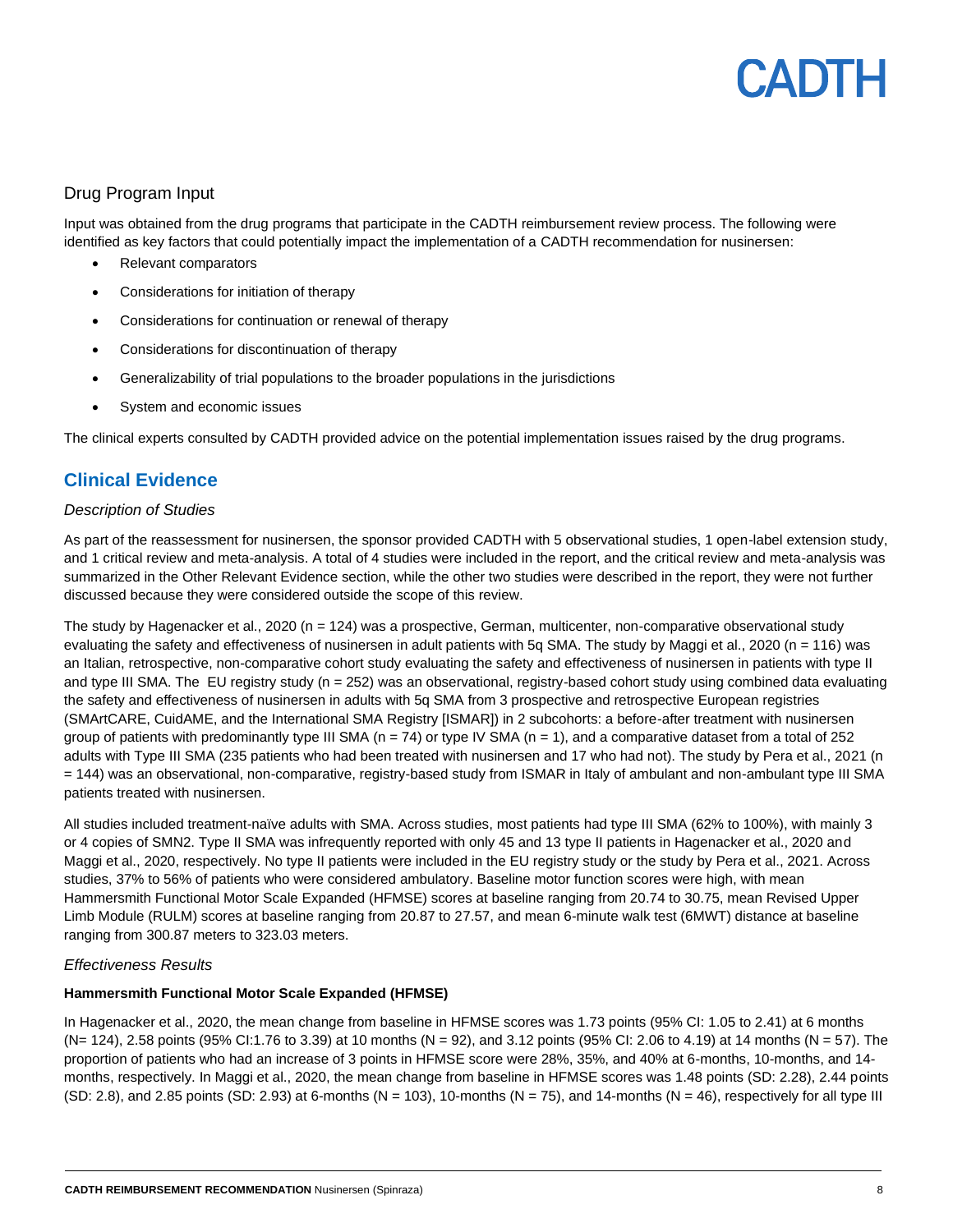SMA patients. In all SMA patients at 6-, 10-, and 14-months, increases of 3 or more points in HFMSE score occurred in 28%, 38%, and 49% of patients, respectively. In the EU registry study, the slope for the change in HFMSE score per week was -0.00006 points per week (95% CI: -0.00955, 0.009428) prior to treatment with nusinersen, and was 0.2575 points per week (95% CI: 0.01038 −0.04112) following treatment with nusinersen (N = 75). In the analysis comparing nusinersen-treated patients to untreated patients, the slope for the change in HFMSE score was 0.02907 points per week (95% CI: 0.01930 – 0.03884) in nusinersen-treated patients (N = 235) compared to −0.01129 points per week (95% CI: −0.03289 −0.01031) in untreated patients (N = 17). In the study by Pera et al., 2021, at 12-months, the mean change from baseline in HFMSE was 0.79 points (95% CI: -0.29, 1.87; N = 45), with the HFMSE results showing decline in 11.1% of patients, remaining stable in 53.3% of patients, and improving in 35.6% of patients according to the authors.

#### **Revised Upper Limb Module (RULM)**

In Hagenacker et al., 2020, the mean change from baseline in RULM scores was 0.66 points (95% CI: 0.26–1.05) at 6 months (N = 120), 0.59 points (95% CI: 0.15–1.03) at 10 months (N = 90), and 1.09 points (95% CI: 0.62–1.55) at 14 months (N = 58). A greater than or equal to 2 points increase in RULM score were observed in 28 (23%) patients at 6-months, while 74 (64%) showed no meaningful change, and 28 (23%) declining. In Maggi et al., 2020, the mean change from baseline in RULM scores was 0.31 points (SD: 1.97), 0.61 points (SD: 2.08), and 0.86 points (SD: 2.18) at 6-months (N = 102), 10-months (N = 71), and 14-months (N = 44), respectively for all type III SMA patients. Patients with type II SMA had a numerically greater change in mean RULM scores than those with type III with scores of 0.8 points (SD: 1.95) at 6-months (N = 12), 1.67 points (SD: 1.8) at 10-months (N = 9), and 1.6 points (SD: 1.52) at 14-months (N = 5). A 2-point change in RULM score in all SMA patients at 6-, 10-, and 14-months was shown in 21%, 28%, and 35% of patients, respectively. In the EU registry study, the slope for the change in RULM score per week was - 0.00745 points per week (95% CI: -0.01401, 0.0009) prior to treatment with nusinersen, and was 0.002569 points per week (95% CI: −0.00533, 0.01047) following treatment with nusinersen (N = 75). In the analysis comparing nusinersen-treated patients to untreated patients, the slope for the change in RULM score was 0.01168 points per week (95% CI: 0.004957, 0.01841) in nusinersen-treated patients (N = 235) compared to 0.003936 points per week (95% CI: -0.01030, 0.01817) in untreated patients (N = 17). In the study by Pera et al., 2021, at 12-months, the mean change from baseline in RULM was 0.07 points (95% CI: -0.48, 0.63; N = 55), with the RULM results showing decline in 13.0% of patients, remaining stable in 75.9% of patients, and improving in 15.6% of patients.

#### **6-Minute Walk Test (6MWT)**

In Hagenacker et al., 2020, the mean change from baseline in 6MWT was 22.12 meters (95% CI: 8.7-35.6) at 6 months (N = 47), 31.14 meters (95% CI: 15.2-47.1) at 10 months (N = 37), and 45.96 meters (95% CI: 25.4-66.6) at 14 months (N = 25). In Maggi et al., 2020, change from baseline in 6MWT was only available for type III SMA walkers, demonstrating a mean change in 6MWT of 14.66 meters (SD: 27.57) at 6-months (N = 48), 26.45 meters (SD: 34.6) at 10-months (N = 35), and 23.11 meters (SD: 51.2) at 14 months (N = 24). The proportion of patients achieving a minimum 30-meter improvement in 6MWT was 29% at 6-months, 46% at 10 months, and 42% at 14-months. In the EU registry study, the slope for the change in 6MWT per week was -0.03399 meters per week (95% CI: -0.4373, 0.3694) following treatment with nusinersen (N = 75). In the analysis comparing nusinersen-treated patients to untreated patients, the slope for the change in 6MWT score per week was 0.2633 meters per week (95% CI: 0.09922, 0.4274) in nusinersen-treated patients (N = 235) compared to -0.7148 meters per week (95% CI: -1.2789, -0.1506) in untreated patients (N = 17). Mean change from baseline in 6MWT for adult patients in Pera et al., 2021 at 12-months was 0.52 meters (95% CI: –19.85– 20.89;  $N = 17$ ).

#### **Other Effectiveness Outcomes**

Respiratory outcomes of forced vital capacity (FVC)/forced expiratory volume in 1 second (FEV1) were only evaluated in Maggi et al., 2020, with mean changes in percent-predicted FVC from baseline for all SMA type III patients at 14-months of 6.47% (SD: 9.22). Mean change in percent-predicted FVC at 14-months was not available in patients with type II SMA due to sample size constraints. The mean change from baseline at 14-months in percent-predicted FEV1 was 5.86% (SD: 9.22) for all type III SMA patients at 14 months. Mean change in percent-predicted FEV1 at 14-months was not available for type II SMA patients.

Other outcomes of interest to this review including bulbar function, survival, hospitalization, HRQoL, anatomical-related outcomes, and caregiver burden were not assessed in the included studies.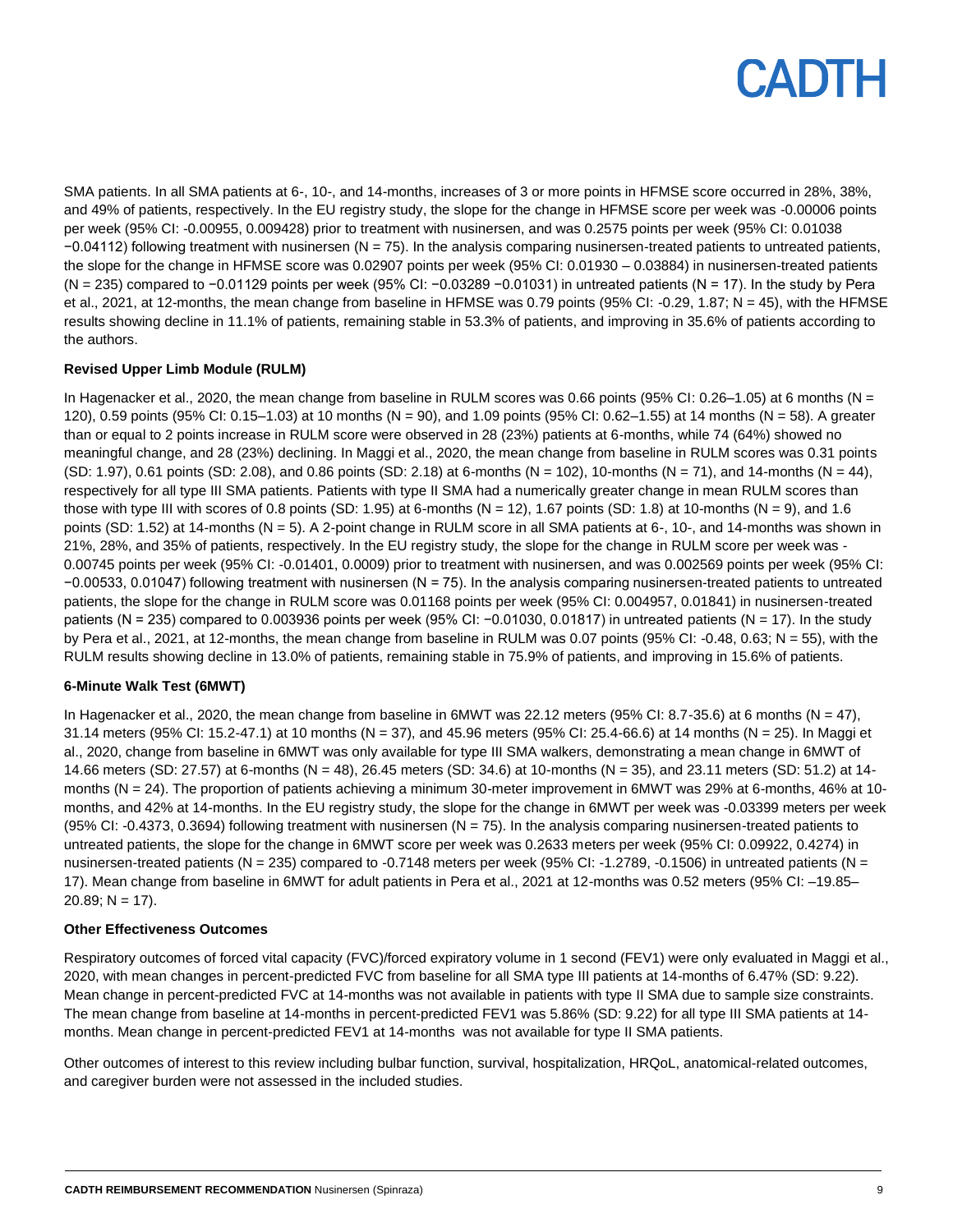#### *Harms Results*

Harms were infrequently reported in the included studies, with all but one study (Pera et al., 2021) reporting the frequency of harms. When reported, the frequency of AEs in the included studies ranged from 30% to 41.4% and were considered mild to moderate by the investigators. The frequency of serious adverse events (SAEs) was low in all studies when reported.

In Hagenacker et al., 2020, 2 patients withdrew from the treatment at 10-months because of adverse drug reactions. In Maggi et al., 2020, nusinersen treatment was stopped in 2 (1.7%) type III SMA patients after 6-months due to lack of subjective benefit and poor tolerability of repeated lumbar puncture. Withdrawals due to AEs (WDAEs) were not reported in the EU Registry Study, or the study by Pera et al., 2021.

The most frequently reported notable harms of interest to this review were lumbar puncture-related AEs, however, these were not reported in the EU Registry Study or the study by Pera et al., 2021. Post-procedural complications of headache (35% and 37.1%), and back pain (22% and 8.6%) were the most frequently reported AEs in the Hagenacker et al., 2020, and Maggi et al., 2020 studies, respectively. The frequency of headache and backpain were not reported in the study by Pera et al., 2021, but were noted as the most frequently occurring AEs. Frequency of other notable harms including serious infections, renal toxicities, and coagulation abnormalities were infrequently reported in the included studies.

No deaths were noted in any of the studies.

#### *Critical Appraisal*

No RCTs focusing on treatment-naïve, adult, type II or III SMA patients were identified as part of the CADTH literature search, and all available and included studies were of observational design focusing on real-world data which have more limitations than RCTs.

The studies included in this reassessment are associated with lower internal validity due to the limitations in design, enrolled patient populations, and statistical analysis. The included studies shared a common limitation pertaining to the study design: they were noncomparative and thus the results observed cannot be attributed to the treatment with nusinersen. However, the EU registry study included an untreated comparison group, albeit with a sample size of 17 patients (see details below). The studies included in this reassessment also suffer from a high level of selection bias, reporting bias, and information bias. In all studies, selection criteria were limited to those with SMA who were able to complete at least 6-months of treatment with nusinersen, selecting for patients who were able to complete the induction dosing, as well as selecting for those who were able to tolerate, and/or could receive doses. Moreover, included patients were mostly type III SMA of seemingly higher functional status at baseline according to ambulatory status and baseline motor scale scores. No, or limited techniques were used to adjust for potential selection biases across studies. In all studies, important potential confounders and treatment effect modifiers that were not identified or considered which may influence the results include training for the outcomes of interest, routine exercise and close observation, other routine care such as physiotherapy and occupational therapy, as well as the placebo effect, and the extent to which uncontrolled confounders and treatment effect modifiers factors influenced the results is unclear. In all studies, no protocol was identified, and it was not possible to determine whether sample sizes (ranging from 67 to 252 patients) were appropriate for the research question and objectives of each study. The EU registry study conducted analyses on two groups: one of 235 nusinersen-treated patients compared to 17 untreated patients, and one pre- and post-treatment analysis consisting of 75 patients. Due to the limited population in the untreated group, the results observed were unable to be attributed to treatment with nusinersen. The proportion of patients lost to follow up was infrequently reported in the included studies, though there was a notable proportion of patients with a lack of longer-term follow-up at 14-months compared to earlier times of assessment. With the exception of the EU registry study, no imputation of missing data was conducted, with missing data impacting the validity of the results.

As previously mentioned, selection bias in the included populations was noted as key limitation. Patients enrolled in the included studies consisted of mainly type III SMA (62% to 100%), with few type II patients (11.2% to 36%), which was noted by the clinical experts to be higher than what they see in clinical practice. The patients included in the 4 studies were considered higher functioning SMA patients based on the high prevalence of type III disease, with most patients having 3 or 4 copies of SMN2, and proportion of ambulatory patients (37% to 56.03%). Moreover, baseline motor function scores were considered high, suggesting a population with less severe disease. As such, the included study populations were unrepresentative of the reimbursement request (lack of type II SMA patients), and the results may not be generalizable to adult patients with type II and III SMA in Canada. Given that up to half of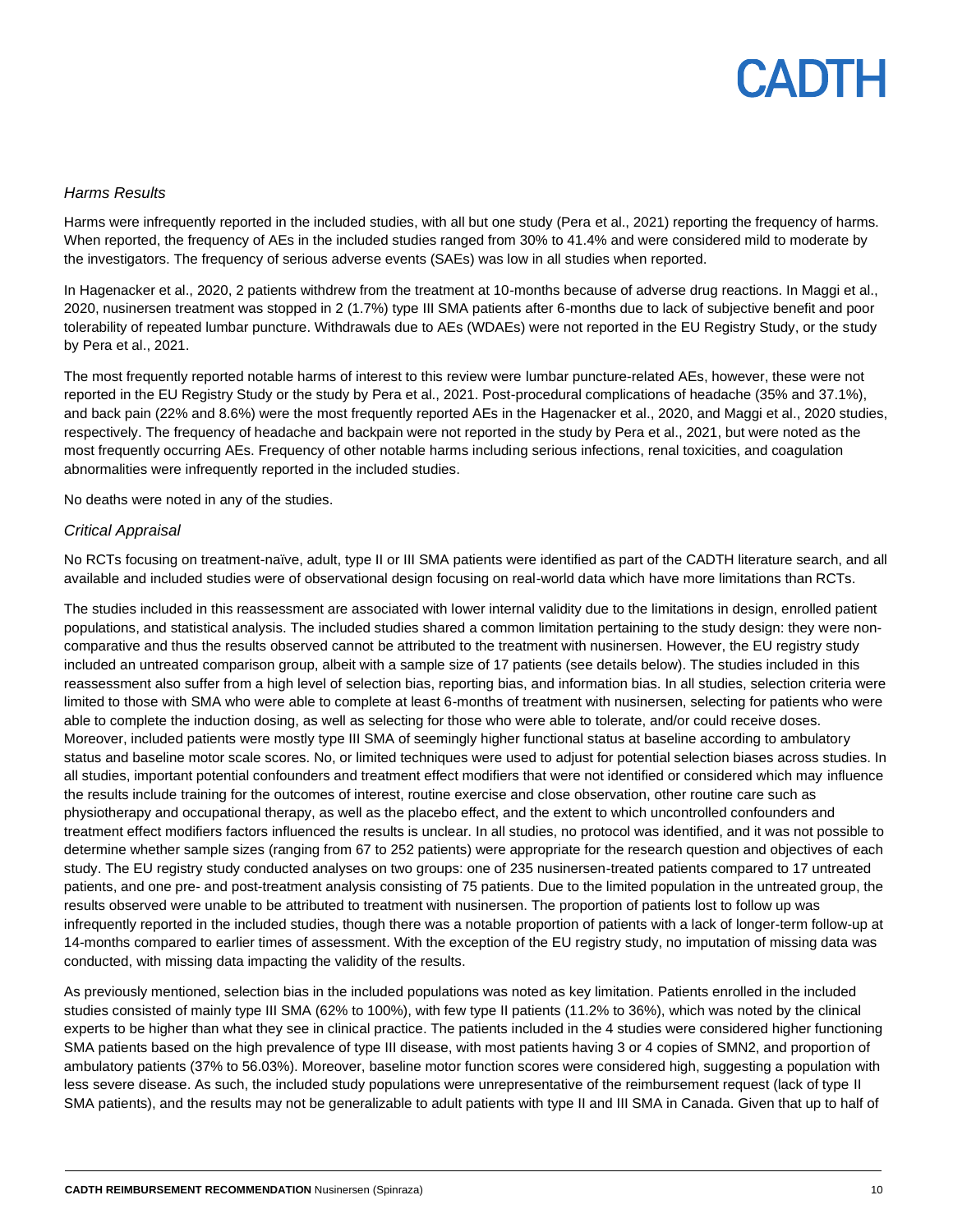all patients across studies were non-ambulatory, it was discussed with the clinical experts that the HFMSE and 6MWT may not be appropriate outcome measures in all patients, which further limits the evaluable population and the generalizability of the results. Health-related quality of life and other patient-reported outcomes, which were outcomes important to patients, were not assessed in the included studies, and therefore the effect of nusinersen with respect to these outcomes remains unknown. The maximum follow up time across studies was 14-months, which was considered insufficient to assess clinically meaningful change in outcomes in adult patients with type II or III SMA, due to the slowly progressing nature of the disease, as well as natural history.

### Indirect Comparisons

No indirect evidence was included in the sponsor's submission to CADTH or identified in the literature search that matched the inclusion and exclusion criteria of this review.

### Other Relevant Evidence

#### *Other Sponsor Submitted Evidence*

As part of the reassessment for nusinersen, the sponsor submitted a publicly available critical review and meta-analysis of patients with type II and III SMA. The objective of the meta-analysis by Coratti et al., 2021 was to critically review the literature reporting realworld data on motor function in type II and III patients treated with nusinersen to establish possible patterns of efficacy by subdividing the results according to SMA type, age (pediatric vs. adults) and type of assessment. Only results related to the adult population with type II or III SMA were of interest to this reassessment.

The meta-analysis was informed by a systematic review of existing literature. A total of 14,627 articles were identified. Following study selection, 19 papers reporting data on efficacy in nusinersen-treated and untreated patients using structured assessments in type II and III SMA were selected. Pooled analyses were conducted at multiple levels: first a rough evaluation on the overall benefit of treatment vs. no-treatment was run including the largest available evidence, even if heterogeneous. The effect size was estimated using random-effect models and heterogeneity among studies was quantified by the I<sup>2</sup> coefficient. Meta-regression analysis was undertaken in order to identify possible sources of heterogeneity among studies. Motor function outcomes included HFMSE, RULM, 6MWT, Medical Research Council (MRC) scale for muscle strength, and Children's hospital of Philadelphia—Adult Test of Neuromuscular Disorders (CHOP-ATEND). Meta-regression was not conducted for the MRC and CHOP-ATEND outcomes and are not summarized. Meta-regression analyses were employed with random-effects model using aggregate-level data. Only studies with complete data available (sample N, mean, SD or 95% CI) were included in the meta-analysis.

Pooled mean changes in HFMSE score, RULM score, and 6MWT from baseline in the adult population from the meta-regression analysis were 1.87 points (95% CI: 1.05–2.68), 0.64 points (95% CI: 0.27–1.01), and 20.28 meters (95% CI 1.17–39.40), respectively.

The meta-analysis was based on an adequately conducted, and reproducible systematic literature search. It was unclear if the inclusion and exclusion criteria for population, outcomes, and study design were pre-specified. A quality assessment of the included studies was conducted using the RoBANS tool. No interpretation on the quality of studies was conducted, however, as all studies were observational, most studies were noted to suffer from a high level of bias in selection of participants. All publicly available studies summarized in the review conducted by CADTH (Hagenacker et al., 2020, Maggi et al., 2020, and Pera et al., 2021) were included in the submitted meta-analysis. Outcomes included in the meta-analysis were appropriate and relevant to the Canadian context, with HFMSE, RULM, and 6MWT most commonly included in studies, though there were differences in reporting and time of assessment. Most of the included studies had a follow up time ranging from 10 to 14 months, which was noted by the clinical experts consulted by CADTH to be insufficient to observe clinically meaningful changes in motor function of adult patients. There was considerable heterogeneity in the studies given the inclusion of both ambulant and non-ambulant type II and type III SMA patients, as well as the inclusion of both adult and pediatric patients. Additionally, the included studies had small sample sizes, limiting the conclusions that can be drawn from individual studies. Overall, there was a moderate to considerable level of heterogeneity in the included studies across outcomes, with I<sup>2</sup> values ranging from 43% to 71%. Pooled estimates of mean change for motor function outcomes favoured nusinersen treatment in the adult population, however, the pooled estimates generally displayed wide 95% CI's, particularly for the 6MWT, and in many cases crossed the zero-meridian indicating a high level of variability in these cohorts, and substantial imprecision in estimates of treatment effect. Additionally, the change from baseline in motor function outcomes was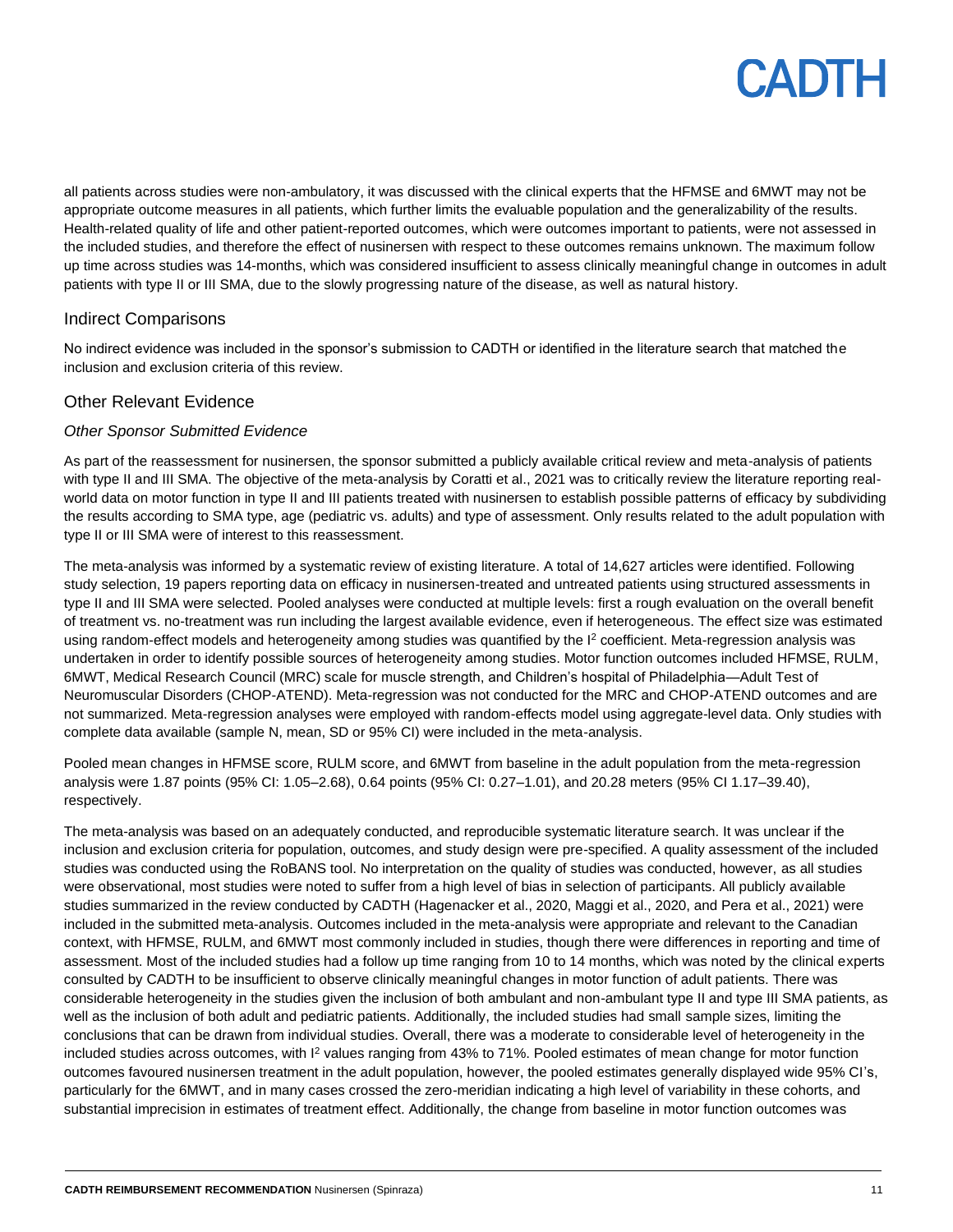minor, and in discussion with the clinical experts, there is uncertainty in what constitutes a clinically meaningful change in the adult population for these outcome measures. Moreover, given the nature of the included studies, and the limitations defined for the studies included in both the systematic review conducted by CADTH and the meta-analysis, the observed effects cannot be attributed to nusinersen.

#### *Evidence Identified from the Literature*

A mix of 8 non-comparative, observational studies were identified in the literature search that met all inclusion criteria of the systematic review with the exception of study design, as they consisted of descriptive observational studies. As with the studies provided by the sponsor, the effectiveness of nusinersen in these studies is highly uncertain due to the non-comparative study design, selection bias, and relatively small sample sizes of adults with type II and III SMA.

## **Economic Evidence**

### Cost and Cost-Effectiveness

| <b>Component</b>                   | <b>Description</b>                                                                                                                                                                                                                                                                                                                                                                                                                                                                                                                           |
|------------------------------------|----------------------------------------------------------------------------------------------------------------------------------------------------------------------------------------------------------------------------------------------------------------------------------------------------------------------------------------------------------------------------------------------------------------------------------------------------------------------------------------------------------------------------------------------|
| <b>Type of economic</b>            | Cost-utility analysis                                                                                                                                                                                                                                                                                                                                                                                                                                                                                                                        |
| evaluation                         | Markov Model                                                                                                                                                                                                                                                                                                                                                                                                                                                                                                                                 |
| <b>Target population</b>           | Adult patients with SMA                                                                                                                                                                                                                                                                                                                                                                                                                                                                                                                      |
| <b>Treatment</b>                   | Nusinersen in combination with real-world care (RWC; respiratory, nutritional, and orthopedic care                                                                                                                                                                                                                                                                                                                                                                                                                                           |
|                                    | for Type II and III SMA)                                                                                                                                                                                                                                                                                                                                                                                                                                                                                                                     |
| <b>Submitted price</b>             | Nusinersen, 2.4 mg/mL: \$118,000 per 5 mL vial                                                                                                                                                                                                                                                                                                                                                                                                                                                                                               |
| <b>Treatment cost</b>              | The cost for nusinersen is \$708,000 in the first year of treatment and \$354,000 in subsequent years                                                                                                                                                                                                                                                                                                                                                                                                                                        |
| <b>Comparators</b>                 | RWC alone                                                                                                                                                                                                                                                                                                                                                                                                                                                                                                                                    |
|                                    | Risdiplam in combination with RWC was considered in a scenario analysis                                                                                                                                                                                                                                                                                                                                                                                                                                                                      |
| <b>Perspective</b>                 | Canadian publicly funded health care payer                                                                                                                                                                                                                                                                                                                                                                                                                                                                                                   |
| <b>Outcomes</b>                    | QALYs, LYs                                                                                                                                                                                                                                                                                                                                                                                                                                                                                                                                   |
| Time horizon                       | Lifetime (60 years)                                                                                                                                                                                                                                                                                                                                                                                                                                                                                                                          |
| Key data source                    | Clinical efficacy for patients receiving nusinersen was modelled using evidence from<br>$\bullet$<br>Hagenacker et al., 2020.                                                                                                                                                                                                                                                                                                                                                                                                                |
|                                    | Natural history for patients receiving RWC alone was modelled using evidence from Kaufmann<br>et al., 2012.                                                                                                                                                                                                                                                                                                                                                                                                                                  |
| <b>Key limitations</b>             | The available clinical studies were primarily non-comparative in nature and could not provide any<br>$\bullet$<br>conclusive evidence in support of a clinical benefit with nusinersen in comparison with RWC<br>alone or risdiplam in the short-term with regards to motor function milestones, health-related<br>quality of life, or any other outcomes that are important to patients, nor was there any long-term<br>data available in the target population of adults with SMA type II or III who have not received<br>prior treatment. |
|                                    | The submitted model based on motor function milestones does not capture all key aspects of<br>SMA in adult patients (e.g., loss of functional status, bulbar status, and requirement of nutritional<br>support) expected to affect their health-related quality of life.                                                                                                                                                                                                                                                                     |
|                                    | The submitted model has technical limitations and produces results which lack face validity (i.e.,<br>$\bullet$<br>cannot produce equal QALYs when attempting to assume equal efficacy for nusinersen in<br>comparison with RWC alone), which introduces uncertainty into the sponsor's estimates of cost-<br>effectiveness.                                                                                                                                                                                                                 |
|                                    | The impact of treatment-related adverse events and the mode of treatment administration on<br>patient quality life were not captured in the sponsor's model. Clinician and patient input indicate<br>that complications and additional harms related to intrathecal injections are of concern.                                                                                                                                                                                                                                               |
|                                    | Minor limitations also identified included the exclusion of risdiplam from the base case analysis<br>$\bullet$<br>and the inclusion of caregiver utilities that overestimate the incremental benefit associated with<br>nusinersen.                                                                                                                                                                                                                                                                                                          |
| <b>CADTH reanalysis</b><br>results | Given the key limitations with the available clinical evidence, no conclusions can be drawn<br>$\bullet$<br>regarding the comparative clinical effects of nusinersen compared with RWC alone or risdiplam                                                                                                                                                                                                                                                                                                                                    |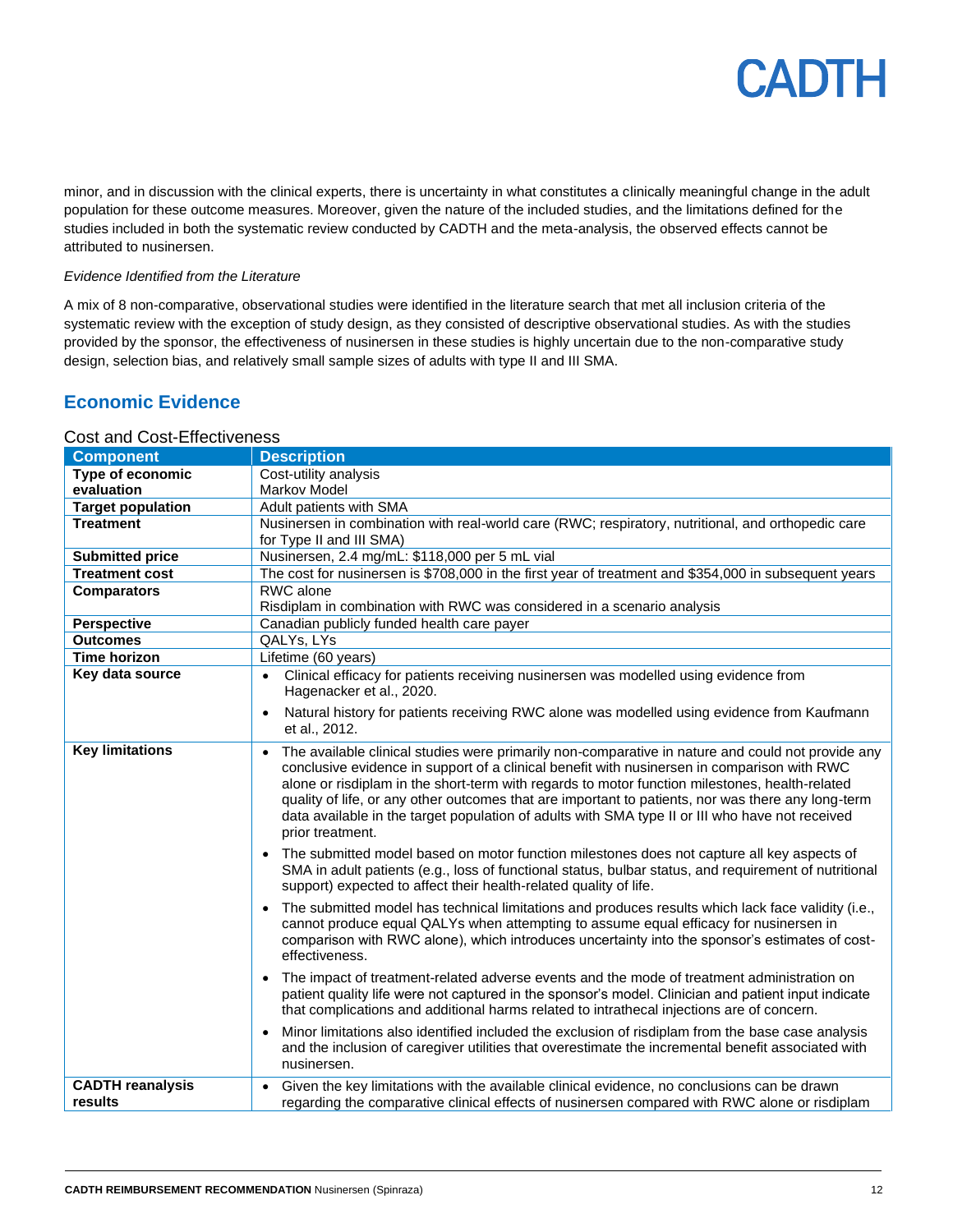| <b>Component</b> | <b>Description</b>                                                                                                                                                                                                                                                                                                                                                                                                                                    |
|------------------|-------------------------------------------------------------------------------------------------------------------------------------------------------------------------------------------------------------------------------------------------------------------------------------------------------------------------------------------------------------------------------------------------------------------------------------------------------|
|                  | in adult patients with SMA type II or III. In addition, given the issues related to the model<br>structure and programming that could not be addressed, CADTH could not derive a base case.                                                                                                                                                                                                                                                           |
|                  | • Assuming equal efficacy for nusinersen compared with RWC alone or risdiplam, nusinersen is<br>associated with greater drug acquisition costs. However, this assumption does not account for<br>treatment-related adverse events, including those related to the intrathecal mode of<br>administration, which could result in reduced quality of life (QALYs) for those on nusinersen.                                                               |
|                  | • Based on the available clinical information, there is no evidence available to suggest the costs of<br>nusinersen should be higher than the costs for risdiplam, with a greater price reduction likely<br>necessary to offset the costs associated with intrathecal administration and its complications. In<br>comparison with RWC alone, a price reduction of at least 100% would be necessary for<br>nusinersen to be considered cost effective. |

### Budget Impact

CADTH identified key limitations with the sponsor's analysis related to the underestimation of market shares for nusinersen, uncertainty with the prevalence of Type II and Type III SMA in Canada, and lack of clarity surrounding discontinuation criteria for nusinersen. CADTH reanalysis increased the market shares for nusinersen. In the CADTH base case, the anticipated budget impact for reimbursing nusinersen for the treatment of adult patients with SMA Type II and III is \$23,240,632 in year 1, \$44,044,233 in year 2, and \$65,387,990 in year 3, for a three-year total of \$132,672,855. This estimate was substantially different from that of the sponsor. Uncertainty remains in this estimate due to the true prevalence rate of Type II and Type III SMA in Canada being unknown, as well as the availability of risdiplam.